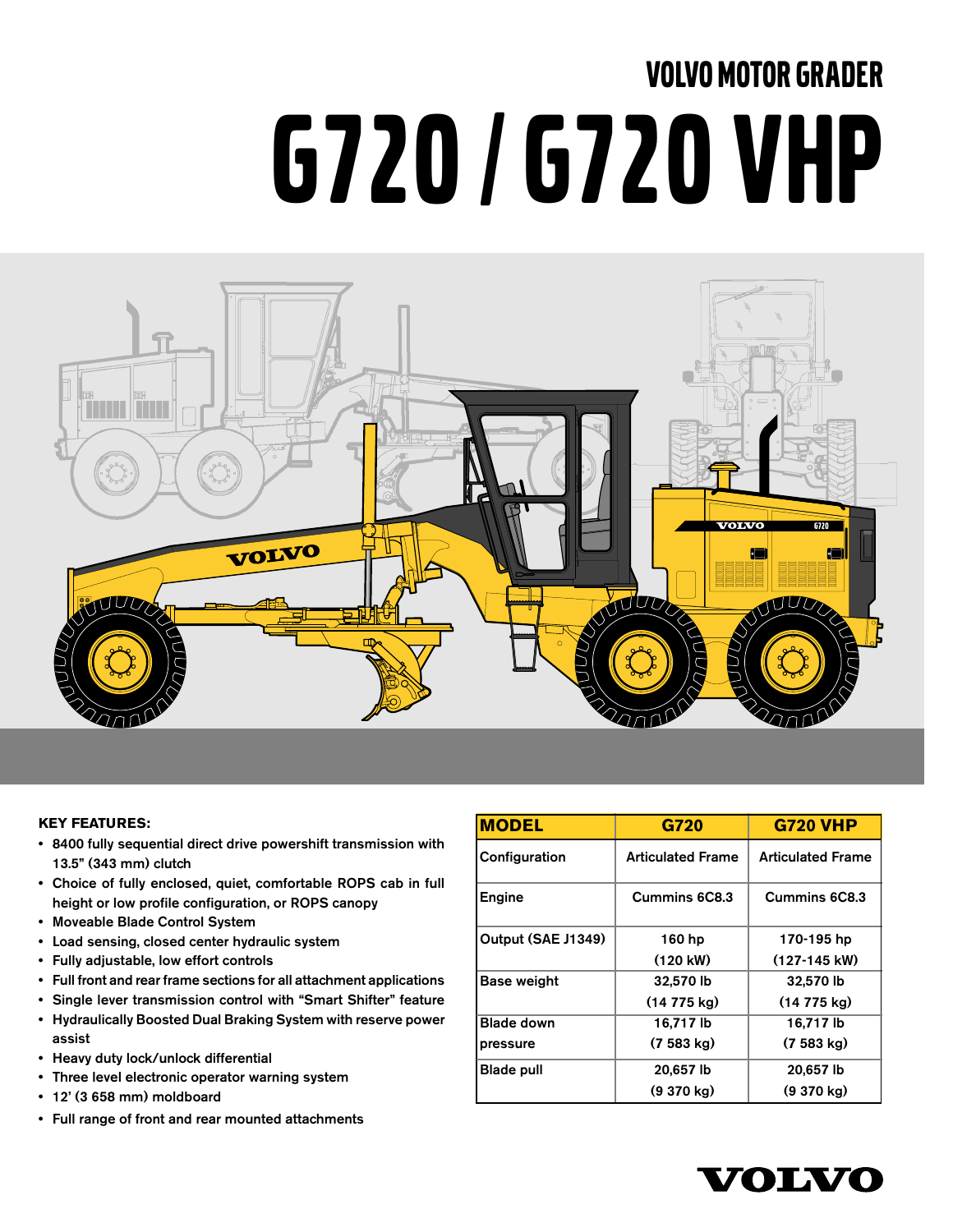

#### **BASE OPERATING WEIGHT (Standard Equipment)**

Weights shown include full cab with ROPS, all operating fluids and operator.

#### G720 / G720 VHP

Weight adjustments for various options are listed.

Typically equipped operating weight: includes 14' x 25" x 7/8" (4 267 mm x 635 mm x 22 mm) moldboard and scarifier.

G720 / G720 VHP ...................... 34,300 lb (15 560 kg)



#### **PRODUCTIVITY (Standard Equipment)**

Maximum blade pull (no wheel slip, 0.9 traction co-efficient) ....................................... 20,657 lb (9 370 kg)

Blade down pressure

- cutting capability

 (ISO 7134) ................................... 16,717 lb (7 583 kg) Blade down pressure is the maximum downward force which may be applied at the cutting edge.



**ENGINE DATA**

#### G720

| uzv                                            |
|------------------------------------------------|
|                                                |
|                                                |
|                                                |
| Bore & stroke  4.49" x 5.32" (114 mm x 135 mm) |
|                                                |
| Rated gross brake horsepower                   |
|                                                |
| Rated net brake horsepower                     |
|                                                |
| Torque @ 1500 RPM 560 lb.ft (759 N.m)          |
|                                                |
| <b>G720 VHP</b>                                |
|                                                |
|                                                |
|                                                |
| Bore & stroke  4.49" x 5.32" (114 mm x 135 mm) |
|                                                |
| Rated gross brake horsepower @ 2200 RPM        |
| - Gears forward 1, 2 and                       |
| $(136 \text{ kW})$                             |
| - Gears forward 3-8 and                        |
|                                                |
| Rated net brake horsepower @ 2200 RPM          |
| - Gears forward 1, 2 and                       |
|                                                |
| Torque @ 1500 RPM 500 lb.ft (678 N.m)          |
|                                                |
| - Gears forward 3-8 and                        |
|                                                |
| Torque @ 1500 RPM  636 lb.ft (862 N.m)         |
|                                                |

Engine equipped with a two stage, dual element, dry type air cleaner with evacuator and dash mounted service indicator. 24 volt starting and electrical system with 75 amp (1800 watt) brushless alternator with internal voltage regulator. Two heavy duty 12 volt maintenance free batteries with 625 cold cranking amps (CCA) and 180 minutes reserve capacity per battery. 900 CCA batteries available optionally. System includes battery disconnect.

Performance: Rated net brake horsepower SAE standard J1349/ISO 3046-2 conditions with water pump, fuel system, air cleaner, muffler, alternator, and cooling fan.



#### **TRANSMISSION**

Fully sequential, direct drive, powershift transmission. Engine cannot be started if transmission is in gear. Single lever transmission controller provides electronic self-diagnostics. The flywheel mounted, multi-disc master clutch is oil cooled for long life.

|                |               | Ground speeds at 2200 RPM with standard tires: |               |  |
|----------------|---------------|------------------------------------------------|---------------|--|
| Forward        |               | Reverse                                        |               |  |
| Gears mph km/h |               | Gears mph km/h                                 |               |  |
|                | $1$ 2.8  4.4  |                                                | 1  2.8  4,4   |  |
|                | $2$ 3.9  6.2  |                                                |               |  |
|                | 3  5.3  8.5   |                                                | 2  5.3  8,5   |  |
|                | 4  7.5  11.9  |                                                |               |  |
|                | 5  10.5  16,9 |                                                | 3  10.5  16,9 |  |
|                |               |                                                |               |  |

6 ......... 14.7 ..... 23,6 7 ......... 20.4 ..... 32,7 4 .......... 20.4 ....... 32,7 8 ........ 28.5 ..... 45,7

Transmission guard is standard equipment and is hinged for easy access.

#### **MIN DIFFERENTIAL / FINAL DRIVE**

Make/Model ................................................................Volvo SR30 Single reduction final drive with an operator controlled lock/unlock differential. Rear axles are case hardened, supported on double row spherical roller bearings.

## **TANDEMS**

Oscillating tandem case has internal gusseting for maximum torsional strength. Field proven split ring/ flanged sleeve tandem mounting and 1" (25 mm) thick inner wall resists flexing from side loading during severe applications.

| Depth                         | $(622 \text{ mm})$   |
|-------------------------------|----------------------|
| Width                         | $(210 \, \text{mm})$ |
| Thickness - inner wall  1.00" | $(25 \text{ mm})$    |
| - outer wall $0.75"$          | $(19 \text{ mm})$    |
|                               | $(1562 \text{ mm})$  |
|                               | (51 mm)              |
|                               |                      |

**BRAKES**

Service Brakes ..................................................... Foot operated Fade resistant, hydraulically actuated, oil disc service brakes located at the 4 tandem wheels are self-adjusting, fully sealed and maintenance free. System features crossover dual braking circuits for even braking on both sides of the grader. Includes reserve power assist and operator warning system (visual and audible).

Parking Brake .................................................... Hand operated Independent, disc type hand brake on transmission output shaft and effective on all 4 tandem drive wheels. Includes visual and audible operator warning system for parking brake on, transmission in gear condition.

Braking systems to SAE Recommended Practice J1473 OCT. 90, and J1152 APR. 80; ISO 3450-1993-01-28. Volvo uses asbestos free brake components.

#### **WHEELS & TIRES (Standard Equipment)**

| Bolt-on rims are interchangeable between the front |  |
|----------------------------------------------------|--|
| wheels and the tandem wheels                       |  |

#### **FRONT AXLE**

Type ...........Fully welded steel truss, gusseted for torsional strength, oscillates on a single 3.5" (89 mm) diameter center pivot pin

| A single 4" (102 mm) diameter wheel lean cylinder    |  |
|------------------------------------------------------|--|
| with lock valve is standard equipment. Two 3"        |  |
| (76 mm) diameter wheel lean cylinders and lock valve |  |
| are available optionally.                            |  |
|                                                      |  |



Hydraulic power front wheel steering incorporating two steering cylinders. Meets SAE J1511 OCT. 90 with optional supplemental steering.

| Minimum turning radius using articulation,  |  |
|---------------------------------------------|--|
| front axle steering, wheel lean             |  |
| and unlocked differential  25'6" (7 772 mm) |  |
|                                             |  |
|                                             |  |
| Articulation lock standard                  |  |
|                                             |  |

#### **FRAME**

Full front and rear frame sections Front: Fully welded box section. Dual sloped front frame provides excellent forward visibility. Minimum dimensions of

| box section  10.5" x 14.0" (267 mm x 356 mm) |  |
|----------------------------------------------|--|
|                                              |  |
| Vertical section modulus                     |  |
|                                              |  |
|                                              |  |
|                                              |  |
| Linear weight - minimum-maximum              |  |
| 107.1 - 232.5 lb/ft (159.4 - 346.0 kg/m)     |  |

Rear: Full rear frame permits modular powertrain mounting for ease of service and simplifies attachment mounting. Minimum dimensions of

rear frame ................. 4.0" x 10.0" (102 mm x 254 mm) Plate thickness .......

#### **ARTICULATION**

Twin 4.5" (114 mm) hydraulic cylinders articulate the frame 22º right and left. Anti-drift lock valve.

¥

O



Hardened teeth, cut on the outside of the circle for maximum leverage and minimum wear. Circle is fabricated from high tensile steel and all running surfaces are precision machined.

The circle is held in place at six points by three adjustable clamp plates and three adjustable guide shoes, providing optimum circle support and load distribution. The primary set of clamp and guide shoes is located at the front of the circle where greatest loading occurs. DURAMIDE™ faced clamp and guide shoes prevent metal-to-metal contact and provide maximum service life.

DURAMIDE™ is a synthetic bearing material that maximizes service life and reduces circle system maintenance requirements.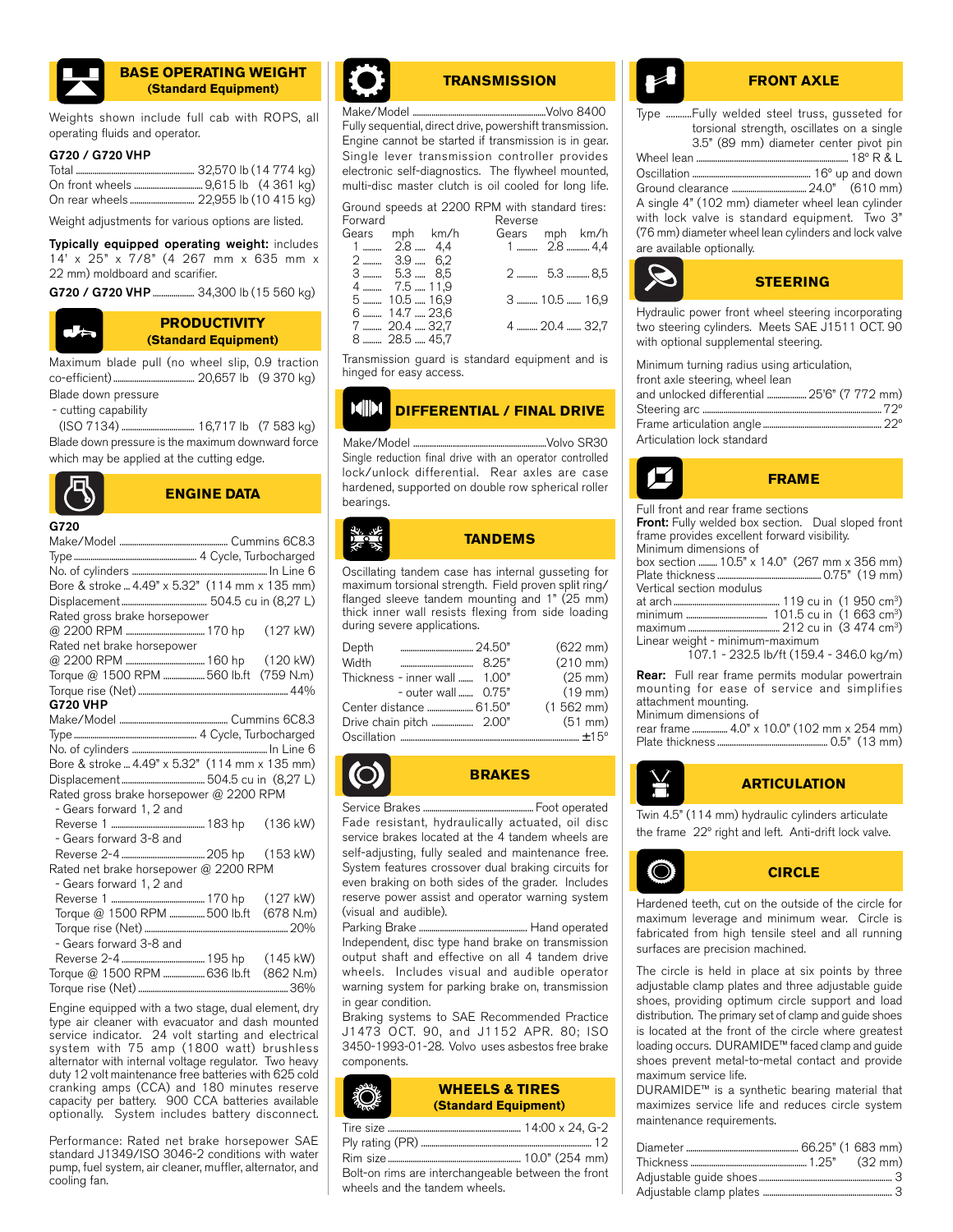

#### **CIRCLE DRIVE**

The Volvo dual cylinder circle drive system uses direct acting hydraulic power for exceptional turning and holding capability under full load. The circle drive system uses hardened drive pinions and is fully protected against impact damage by an overload cushion valve as standard equipment. Hydraulic drive cylinders ............................................................. 2

| $\frac{1}{2}$ , $\frac{1}{2}$ , $\frac{1}{2}$ , $\frac{1}{2}$ , $\frac{1}{2}$ , $\frac{1}{2}$ , $\frac{1}{2}$ , $\frac{1}{2}$ , $\frac{1}{2}$ , $\frac{1}{2}$ , $\frac{1}{2}$ , $\frac{1}{2}$ , $\frac{1}{2}$ , $\frac{1}{2}$ , $\frac{1}{2}$ , $\frac{1}{2}$ , $\frac{1}{2}$ , $\frac{1}{2}$ , $\frac{1$ |  |
|-----------------------------------------------------------------------------------------------------------------------------------------------------------------------------------------------------------------------------------------------------------------------------------------------------------|--|
|                                                                                                                                                                                                                                                                                                           |  |
|                                                                                                                                                                                                                                                                                                           |  |



#### **DRAWBAR**

Fully welded box section. Narrow "T" design permits optimum visibility to the work area. Drawbar ball stud provides an adjustment to compensate for different tire sizes. Blade lift cylinder anchors are straddle mounted on drawbar to provide maximum strength and support.

Dimensions of

Standard moldboard with

| box section  6.5" x 6.5" (165 mm x 165 mm)  |  |  |  |  |
|---------------------------------------------|--|--|--|--|
| Plate thickness1.0" & 0.75" (25 mm & 19 mm) |  |  |  |  |

replaceable end bits ................................... 12' x 25" x 7/8"

Blade material .................. SAE 1050 high carbon steel Edge: through hardened ............ 6" x 5/8" boron steel

Bolt spacing ............................................................... 6" (152 mm) - drilling size............................................. 5/8" (16 mm) bolts Slide rails supported with DURAMIDE™ bearings.

(Dimensions shown with standard moldboard)

frame ................ 120.0" (3 048 mm) 119.5" (3 035 mm)

frame ................. 79.5" (2 019 mm) 79.0" (2 007 mm) Blade slide ...... 26.5" (673 mm) 26.5" (673 mm)

shift ..................... 30.5" (775 mm) 29.5" (749 mm)

sloping angle ............. 90º ..................................... 90º Blade ground clearance ..................... 17.5" (445 mm) Blade cutting depth ................................ 32.0" (813 mm) Blade tilt range ................................. 44º forward 6.5º back Superior blade mobility permits steep ditch cutting angles and back sloping outside overall machine

Reach outside tires - articulated

Reach outside tires - straight

Circle side

width.

Maximum bank

LEFT RIGHT

**BLADE RANGE: MOVEABLE BLADE CONTROL SYSTEM**

(3 658 mm x 635 mm x 22 mm)

**MOLDBOARD**

(152 mm x 16 mm)

• Lower opening vent windows • Rear windshield wipers and washers • Lower front window wipers and washers

• Fully adjustable, suspension seat

CAB OPTIONS

 $\mathsf{I}\mathsf{R}$ 

• Modular, 24 volt radio and cassette player with remote control

• High capacity heater/air conditioner c/w adjustable vents, temperature control and 3 speed fan

All controls and gauges are housed in the fully adjustable steering pedestal and right hand console. Located in the pedestal head are the engine oil pressure, coolant temperature and fuel level gauges, transmission gear indicator and a three level electronic monitoring display. Pedestal located switches include: differential lock/unlock, independent moldboard floats (optional) and combination turn signal, hazard lights, and high beam headlight switch. Heater and wiper/washer controls, lighting and accessory switches are grouped in the operator's right hand console. This console also contains the ignition key and access to the circuit breaker panel. An accelerator/decelerator foot pedal and slider type hand throttle are standard equipment. Outside mounted rear view mirrors (L&R) are standard. Interior operator noise level ranges from 78 to 81 dB(A) per ISO 6394 (enclosed cab).

- •␣ Operator Convenience Package (lunch box, steel vacuum bottle and holder, ashtray)
- 24 volt to 12 volt convertor for electrical accessories or two way radio installations

#### FULL HEIGHT CAB WITH ROPS INSIDE DIMENSIONS

An optional Low Profile Cab is available with an inside height of 62" (1 575 mm). All Volvo Grader cabs and canopies are designed to meet or exceed SAE J1040 APR. 88, ISO 3471/1-1986(E), and 86/ 295/EEC ROPS requirements. The seatbelt is 2" (51 mm) wide and meets SAE J386 JUNE 93; ISO 6683-1981(E). A cushioned vinyl covered bucket seat with fore & aft and height adjustment is standard.

### **CAPACITIES**

|                                          | U.S.Gal. Imp.Gal. Litres |  |
|------------------------------------------|--------------------------|--|
|                                          |                          |  |
|                                          |                          |  |
|                                          |                          |  |
|                                          |                          |  |
| Hydraulic oil tank  23.8  19.8  90.0     |                          |  |
| Coolant antifreeze protection to         |                          |  |
| -58° F (-50° С) арргох  12.4  10.3  47.0 |                          |  |
|                                          |                          |  |
|                                          |                          |  |

#### **CAB & CONTROLS LOAD SENSING HYDRAULICS**

Closed center hydraulic system senses load requirements and maintains system pressure 250 psi (17,25 Bar) above the load pressure.

When hydraulic pressure is not required, system pressure is only 90 psi (6,2 Bar).

System features industry standard control arrangement c/w low effort, feathering type, short throw levers located on a fully adjustable steering pedestal.

System incorporates lock valves to prevent cylinder drift under load in the following circuits: blade lift, moldboard tilt, circle shift, wheel lean, articulation and scarifier (optional). All hoses and fittings are equipped with o-ring seals.

Pump design features include cast iron end covers and center housing, and one piece gear and shaft assembly to ensure reliability and long service life.

| Maximum pressure  2,500 psi (172 Bar)      |  |
|--------------------------------------------|--|
| Output at 2200 RPM  0-50.5 gpm (0-191 lpm) |  |
|                                            |  |

#### **ATTACHMENTS**

| <b>SNOW</b>                            | $(318 \text{ kg})$  |
|----------------------------------------|---------------------|
| Hydraulic Wing                         |                     |
|                                        |                     |
|                                        |                     |
| One Way Snow Plow  2,350 lb (1 065 kg) |                     |
| Snow Wing                              |                     |
|                                        |                     |
| "V" Snow Plow                          |                     |
|                                        |                     |
|                                        |                     |
| <b>EARTH</b>                           |                     |
| Dozer Blade                            |                     |
|                                        | $(725 \text{ kg})$  |
|                                        | (748 kg)            |
|                                        | $(510 \text{ kg})$  |
| Ripper/Scarifier, rear  2,625 lb       | $(1190 \text{ kg})$ |
| Scarifier with 11 teeth  1,725 lb      | $(782 \text{ kg})$  |
|                                        | $(590 \text{ kg})$  |

| A<br>B<br>D<br>E<br>E - BLADEBASE<br>F - TREAD WIDTH<br>D - WHEELBASE<br><b>B-OVERALL WIDTH</b><br>A - OVERALL LENGTH | Overall length  27'10" (8 484 mm)<br>Overall width 8'4" (2 540 mm)<br>Overall height  11'2" (3 404 mm)<br>- with Low<br>Profile Cab10'2" (3 099 mm)<br>Wheelbase20'0" (6 096 mm)<br>Bladebase<br>- ISO 7134 8'6" (2 591 mm)<br>Tread width 6'10" (2 083 mm) |  |
|-----------------------------------------------------------------------------------------------------------------------|-------------------------------------------------------------------------------------------------------------------------------------------------------------------------------------------------------------------------------------------------------------|--|
|-----------------------------------------------------------------------------------------------------------------------|-------------------------------------------------------------------------------------------------------------------------------------------------------------------------------------------------------------------------------------------------------------|--|

#### **DIMENSIONS**